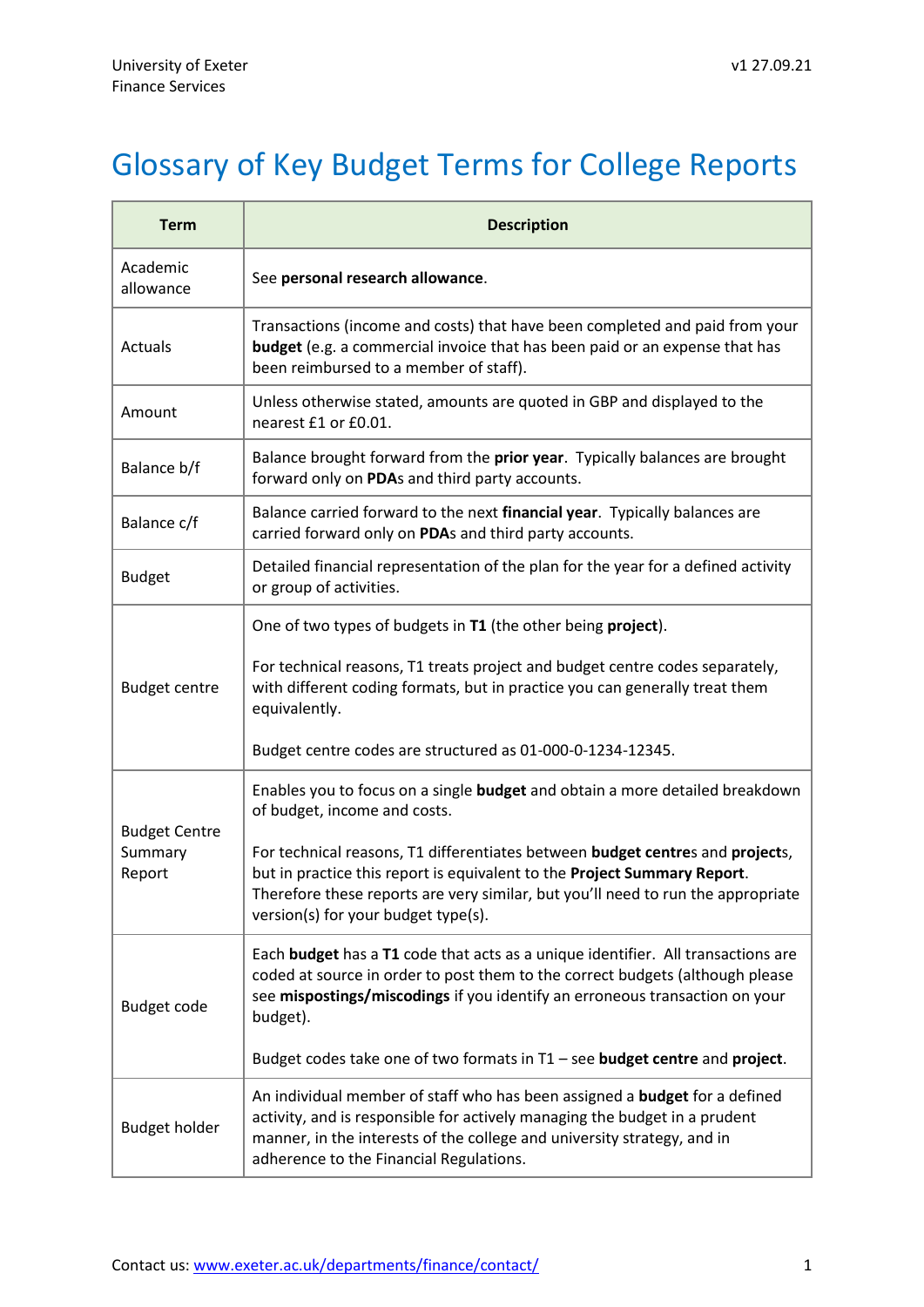| <b>Budget Holder</b><br>Overview<br>Report | The top-level report within My Finance Portal. Should generally be your first<br>point of reference as it gives you a full list of the <b>budget</b> s you hold (excluding<br>PDAs). For each budget, you can see various figures including year-to-date<br>spend and budget remaining.                  |
|--------------------------------------------|----------------------------------------------------------------------------------------------------------------------------------------------------------------------------------------------------------------------------------------------------------------------------------------------------------|
| Commitments                                | Transactions that are due to occur but have not yet been completed (e.g. a<br>purchase order has been raised and receipted but not yet paid). You should<br>generally consider commitments to be 'as good as' actuals when reviewing<br>your budget.                                                     |
| Commitments<br>Report                      | Provides detailed information on all commitments currently held against your<br><b>budget.</b> Shows in-progress transactions only (see Transactions Report for<br>completed transactions).                                                                                                              |
|                                            | This report also appears as a tab within the Budget Centre Summary Report /<br>Project Summary Report, but if you just want to get to your commitments<br>quickly, the Commitments Report is the place to go.                                                                                            |
| Expense claim                              | Members of staff (and sometimes students and external partners) who have<br>fronted an eligible cost from their own personal funds can enter an expense<br>claim into T1.                                                                                                                                |
|                                            | Approved expense claims show as actuals against your budget, whilst claims<br>not yet approved show as commitments until they are approved or rejected.                                                                                                                                                  |
| <b>Export to Excel</b>                     | All the reports in the Finance Portal can be exported to Microsoft Excel. A<br>report with multiple tabs will download as a single Excel file, with a separate<br>labelled sheet for each tab.                                                                                                           |
|                                            | The benefit of exporting a report is that you can make full use of Excel<br>functionality such as sorting, filtering or pivoting the data. This can help you<br>analyse the data more rigorously, forecast expected spend for the remainder<br>of the year, and identify any query items or mispostings. |
| Financial year                             | $1st$ August to 31 $st$ July. The months are known as <b>period</b> s, starting with August<br>as period 1 and ending with July as period 12.                                                                                                                                                            |
| Income                                     | It is likely that your <b>budget</b> (s) will largely bear cost rather than receive income,<br>but in some cases income relating to course fees, consultancy payments,<br>refunds etc is received. Income figures might be shown in brackets.                                                            |
| Misposting /<br>miscoding                  | Occasionally, transactions might be coded incorrectly and hence posted to the<br>wrong budget. If you identify any such transactions on your budget, or a<br>transaction you expect to see is not showing, please speak to your finance<br>team (see the Need More Help section for details).            |
| My Finance<br>Portal                       | The tool accessed through T1 enabling budget holders to view their budgets,<br>actuals and commitments for the current and previous financial year. Data<br>can be viewed within T1 or via an export to Excel for further analysis.                                                                      |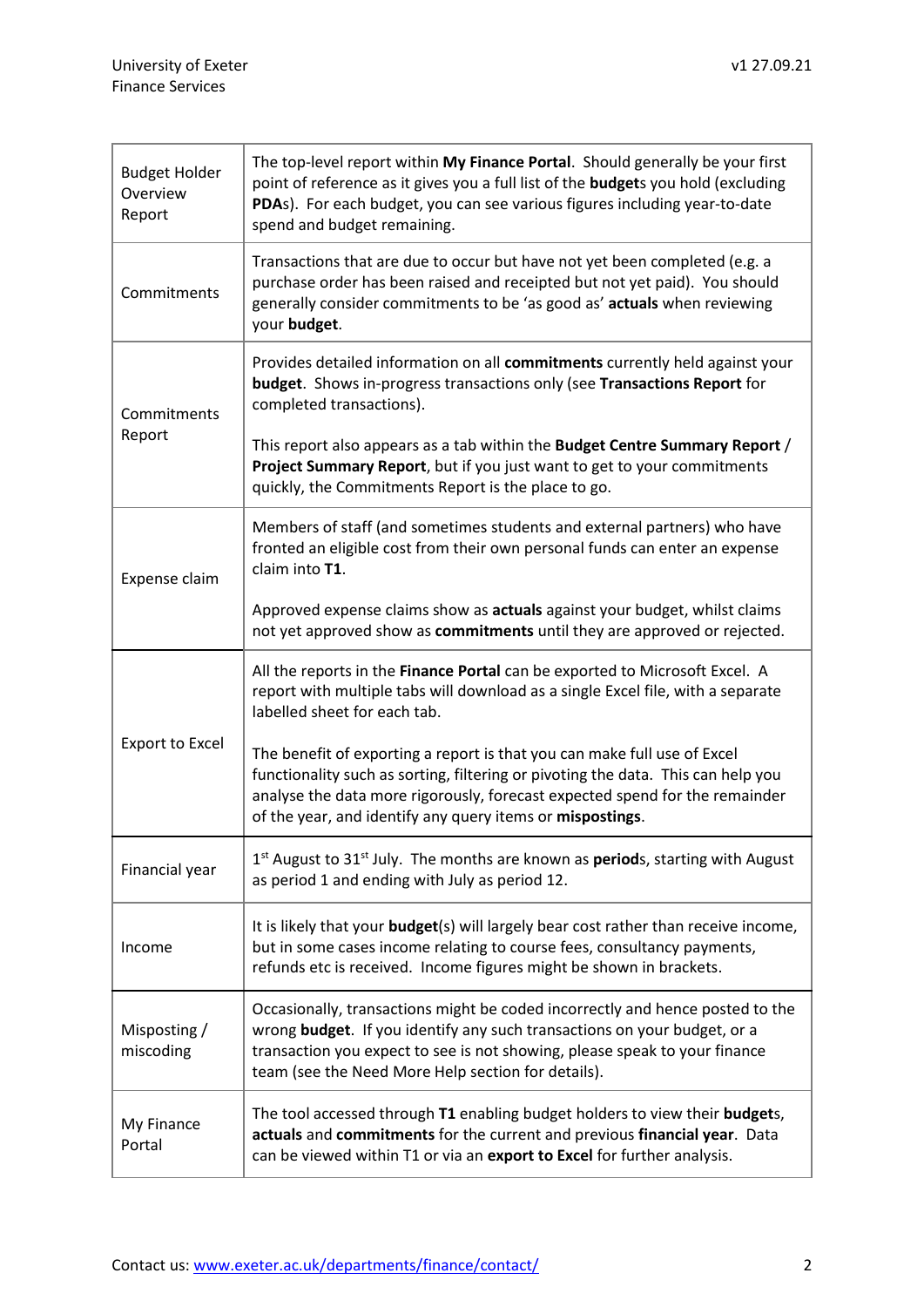| Nominal code                      | The five-digit section of your budget code appearing at the end of the coding<br>string. This denotes a particular type of activity, e.g. 15308 is Consultancy<br>Income and 25710 is Travel Overseas.                                                                                                                                                                                                       |
|-----------------------------------|--------------------------------------------------------------------------------------------------------------------------------------------------------------------------------------------------------------------------------------------------------------------------------------------------------------------------------------------------------------------------------------------------------------|
| Payroll / staff<br>costs          | Salaries/wages plus on-costs (NI, pension, etc).                                                                                                                                                                                                                                                                                                                                                             |
|                                   | In some of My Finance Portal's reports, payroll costs are split out from non-pay<br>costs to give a more informative view. The Budget Centre Summary Report<br>and Project Summary Report have a dedicated payroll costs tab (only visible<br>when payroll costs exist on the budget) which breaks down the costs by<br>employee and period. Please be mindful of the potential sensitivity of this<br>data. |
| <b>PDA</b>                        | Professional Development Account. A fund assigned to an individual for their<br>own development. Typically, funds held against a PDA have been earned from<br>outside the university, for example via consultancy work.                                                                                                                                                                                      |
|                                   | Unlike standard budgets, which are allocated each financial year, PDA funds<br>remain in place until fully spent, and can 'roll forward' from year to year. PDAs<br>are distinct from personal research allowances.                                                                                                                                                                                          |
| PDA / Third<br>Party Report       | If you hold a PDA, this shows the balance brought forward from the prior year,<br>breaks down the income and expenditure relating to the current financial<br>year, and hence provides a balance to be carried forward to the next financial<br>year.                                                                                                                                                        |
| Period                            | Month within the financial year, starting with August as period 1 and ending<br>with July as period 12.                                                                                                                                                                                                                                                                                                      |
| Personal<br>research<br>allowance | An annual <b>budget</b> allocated from internal funds to an individual academic<br>member of staff to support non-grant funded research-related activities, e.g.<br>conference attendance, travel to locations of research interest, etc.                                                                                                                                                                    |
|                                   | Sometimes referred to as academic allowance. Distinct from PDA.                                                                                                                                                                                                                                                                                                                                              |
| PO to receipt                     | Unreceipted purchase order which should potentially be receipted (if<br>goods/services have been delivered; see receipted PO). A PO to receipt is a<br>commitment.                                                                                                                                                                                                                                           |
| Prior year                        | The previous financial year.                                                                                                                                                                                                                                                                                                                                                                                 |
| Project                           | One of two types of budgets in T1 (the other being budget centre).                                                                                                                                                                                                                                                                                                                                           |
|                                   | For technical reasons, T1 treats project and budget centre codes separately,<br>with different coding formats, but in practice you can generally treat them<br>equivalently.                                                                                                                                                                                                                                 |
|                                   | Project codes are structured as 123456-G-00-1234-5678-12345.                                                                                                                                                                                                                                                                                                                                                 |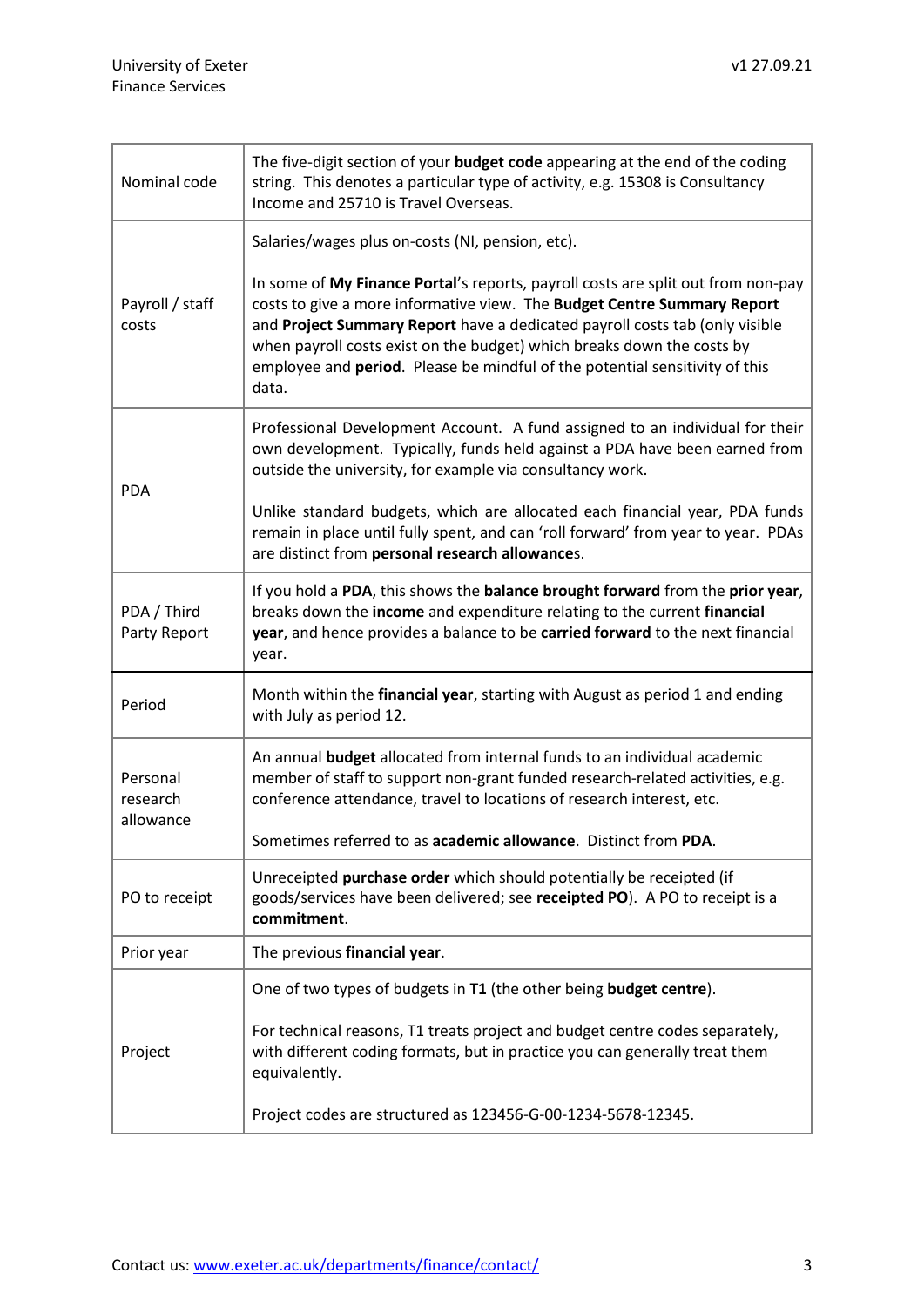ł.

| Project<br>Summary<br>Report | Enables you to focus on a single <b>budget</b> and obtain a more detailed breakdown<br>of budget, income and costs.<br>For technical reasons, T1 differentiates between budget centres and projects,<br>but in practice this report is equivalent to the Budget Centre Summary Report.<br>Therefore these two reports are very similar, but you'll need to run the<br>appropriate version(s) for your budget type(s).                                                                                                                                                                                        |
|------------------------------|--------------------------------------------------------------------------------------------------------------------------------------------------------------------------------------------------------------------------------------------------------------------------------------------------------------------------------------------------------------------------------------------------------------------------------------------------------------------------------------------------------------------------------------------------------------------------------------------------------------|
| Purchase order               | A formal intention to buy defined goods/services. If a requisition is raised and<br>approved in T1 against your budget, this becomes a purchase order, which is a<br>commitment to buy.                                                                                                                                                                                                                                                                                                                                                                                                                      |
| Receipted PO                 | Receipted purchase order. When goods/services have been delivered, the<br>relevant PO in T1 should be receipted. This provides authority for the<br>University to pay the invoice once sent by the supplier.<br>Until the invoice is paid, a receipted PO is a commitment rather than an actual.                                                                                                                                                                                                                                                                                                             |
| Revised budget               | The most recently approved total budget for the current financial year.                                                                                                                                                                                                                                                                                                                                                                                                                                                                                                                                      |
| Scholarships<br>commitments  | Scholarship (fee discount and/or maintenance grant) payments scheduled but<br>not yet paid for the current financial year.<br>If applicable, these are displayed by period in the Budget Centre Summary<br>Report, the Project Summary Report and the Commitments Report.                                                                                                                                                                                                                                                                                                                                    |
| Spend<br>remaining           | The remaining balance on your PDA, calculated as balance b/f less total<br>commitments. A negative figure (indicated in brackets) suggests an<br>overspend.                                                                                                                                                                                                                                                                                                                                                                                                                                                  |
| (Surplus) /<br>Deficit       | Appears at the bottom of the Nominal tab within the Budget Centre Summary<br>Report and Project Summary Report. Equates to total income less total costs.<br>Most of your budgets are likely to bear more cost than income, so it is likely<br>you will see a deficit figure here. This is not the same as an overspend,<br>however, as the agreed deficit will be reflected in your budget. The key figure<br>is therefore the difference between the actual deficit and the budgeted deficit<br>(i.e. variance to budget).<br>Surplus figures appear in brackets; deficit figures appear without brackets. |
| T1                           | The University of Exeter's finance system, accessed here using your standard<br>University username and password.                                                                                                                                                                                                                                                                                                                                                                                                                                                                                            |
| Total<br>committed<br>spend  | Actuals plus commitments. You should generally refer to this figure rather<br>than actuals when assessing total spend.                                                                                                                                                                                                                                                                                                                                                                                                                                                                                       |